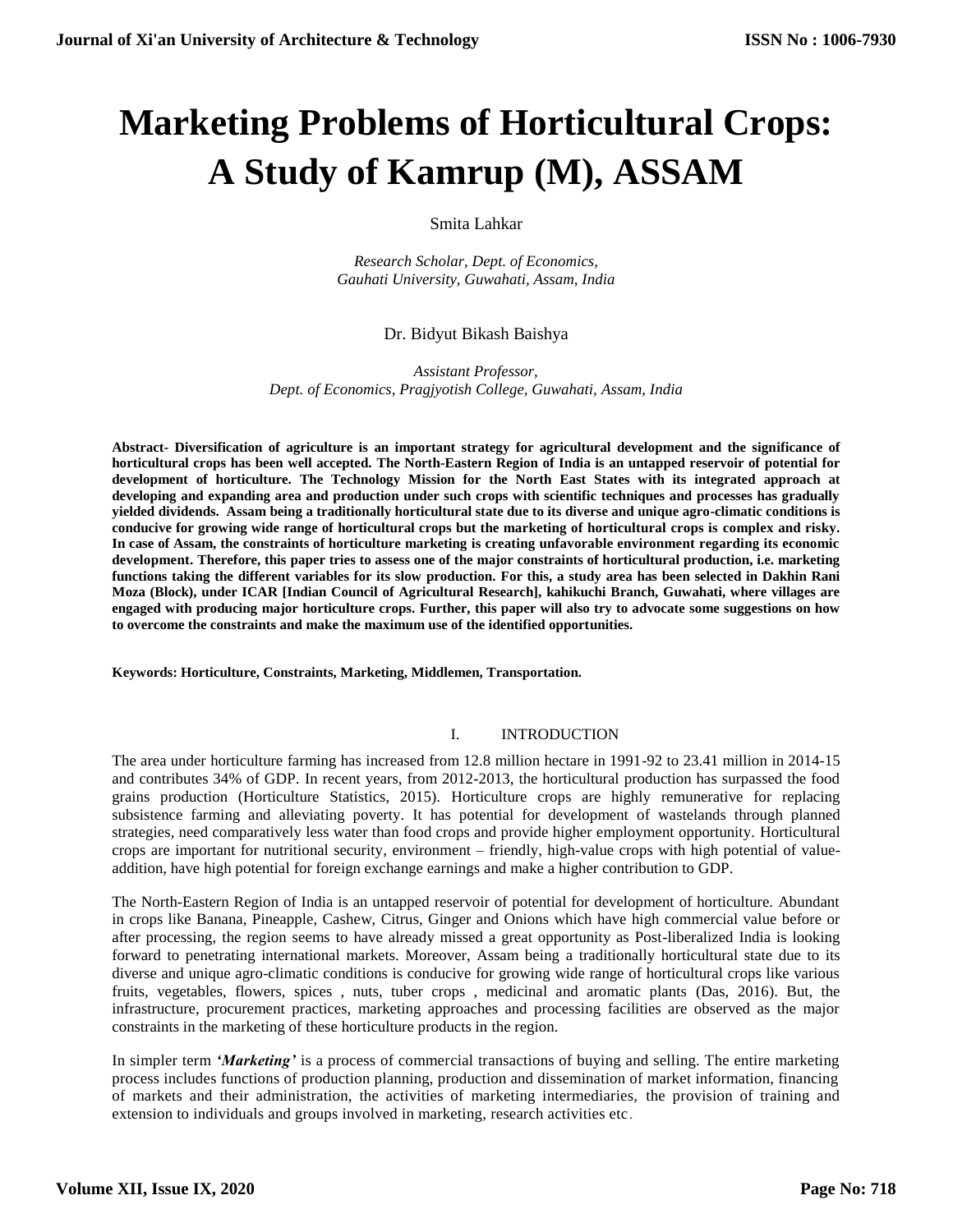# II. MARKETING OF HORTICULTURE PRODUCE

The marketing of horticultural crops is complex and risky due to their unique conditions of high perishability, seasonability and bulkiness. Horticultural crops require special care and attention in providing time, form and space utilities which in turn adds to the marketing costs. The Common Marketing Channels for horticultural crops in Assam are:-

- Grower Forwarding Agent Commission Agent Retailer Consumer.
- Grower Grower's representative Retailer Consumer.
- Grower Wholesale merchant Retailer Consumer.
- Grower Pre-harvest contractor Commission Agent in assembling market Commission Agent in distributing market - Retailer - Consumer.
- Grower Commission Agent Wholesaler Retailer Consumer

The most common marketing channel immediately available to the farmer is through brokers. Besides, the market actors namely producers, collectors, brokers, transporters, traders, consumers, and exporters play different roles along the market chain and also make it own market margin. Farmers' bargaining power is low due to the lack of alternative market outlet. The producer seller continues to be the weakest link in the chain. This system is unfavorable to the farmers yet it exists due to the absence of infrastructure and improper management coupled with lack of market intelligence etc.

## III. MARKETING PROBLEMS IN ASSAM

In case of Assam, the major constraints of horticulture marketing include lack of markets to absorb the production, low price for the products, large number of middlemen in the marketing system, lack of marketing institutions safeguarding farmers' interest and rights over their marketable produces (e.g. cooperatives), lack of coordination among producers to increase their bargaining power, poor product handling and packaging, imperfect pricing system, lack of transparency in market information system mainly in the export market etc. **(**Deka & Sarmah, 2012). Besides, the situation is worsened by the perishability of the products. Informal transaction prevails in the export system. Producers and local traders receive value for their products only after the exported product is sold. There is a lack of standard for quality control and hence lack of discriminatory pricing system that accounts for quality and grades of the products.

## IV. REVIEW OF LITERATURE

The States in the North Eastern Region of India offer immense scope for exploiting the export potential of their horticulture products. These States have been producing substantial quantities of fruits and vegetables, which have considerable potential for exports to the international market (APEDA Report, 2010). The horticultural products can be successfully developed and commercially exploited for targeting international markets.

However the agricultural marketing system in the North-Eastern States is distinctly different from the other states in the country. It is observed that, the ownership structure and functioning of the markets in these states is heterogeneous. Hence, it is rather difficult to implement the reforms process initiated by GOI in the absence of uniformity in the functioning of the markets. Agricultural and horticultural production of the Assam State is serviced through more than 1100 rural weekly markets and a network of 75 primary wholesale Markets  $\&$  30 secondary wholesale markets. Besides these there are other markets which are under Town Committee and District council (NIAM Report, 2012).

The markets in the region are largely unorganized and dominated by the small private traders. The infrastructure, procurement practices and marketing approaches are the major constraints in development of markets in the region. The basic infrastructure facilities like storage, warehousing and transportations are missing and thereby affect the storage and mobilization of goods. The hilly terrain of the area creates huge problems in transporting the produces from the fields to the small markets and further transportations for exports. In the absence of any suitable assistance, the local traders are procuring the produce through their own channels and some of the produce is being exported to the neighboring countries like Bangladesh and Myanmar (APEDA Report, 2010).

The promotion of exports of horticulture produces from the NER requires a major support in building the necessary infrastructure and support systems. The existing infrastructure for the development of horticulture is highly inadequate in many ways. The low technological base and limited market infrastructure with virtually no storage facilities and inadequate means of transport have resulted in a very low or even no growth in this sector (APEDA Report, 2010; Das, 2016).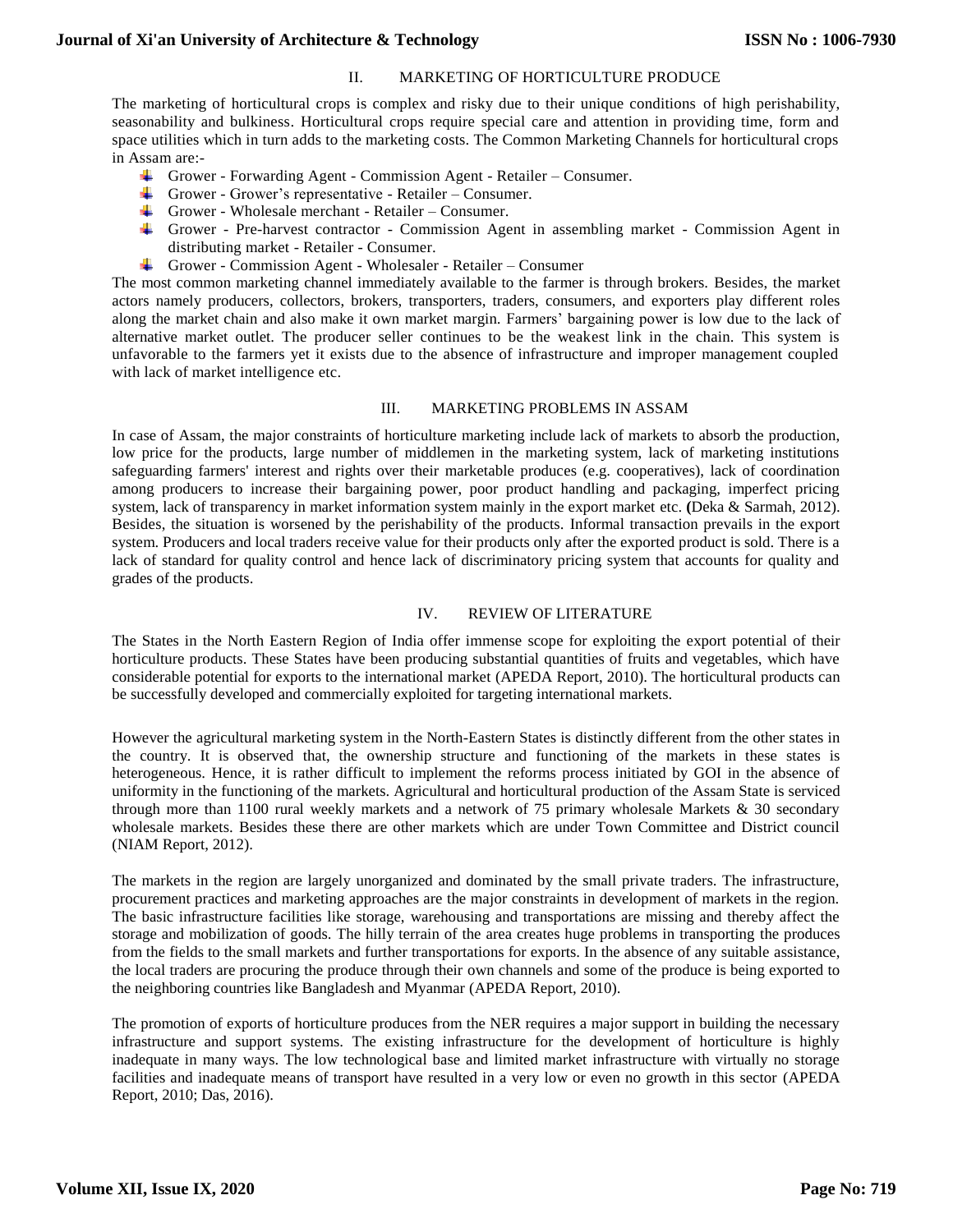- V. OBJECTIVES
- 1. To study the performance of the horticultural sector in Assam.
- 2. To identify the problems of marketing associated with the production of horticultural crops in the study area.
- 3. To do a SWOT analysis of the horticultural sector in Assam.
- 4. To suggest some policy measures to improve the marketing facilities of horticultural crops in the study area

To understand the problem of marketing in the study area the *variables/ factors* taken into considerations are- lack of market, low prices of their product, lack of storage facilities, lack of transportation, lack of market information, brokers hindrance or emergence of middlemen in the marketing system, perishability of the product (**Das, 2016**).

## VI. METHODOLOGY

The study was conducted in selected major horticulture producing villages of Dakhin Rani Moza (Block) with the guidance of ICAR [Indian Council of Agricultural Research], kahikuchi Branch, Guwahati. This Branch has 5 Panchayat under its belt, viz. Azara Panchayat, Kahikuchi Panchayat, Holagaon Panchayat, Garol Panchayat and Upparhali Panchayat respectively.

The Dakhin Rani Moza comes under Azara & Kahikuchi Panchayat, which has 33 villages. Among these villages, 10 numbers of villages' viz. Nargaon, Batabari, KochriAlibari, KheanaAlibari, Bahupara, Rangapara, Koalapara, Rajapanisanda, Anderijuli and Sajonpara respectively are selected by using simple random sampling. From each village 10 producers engaged in horticulture production are selected with the help of the Village Head (Gaon Bura) and interviwed and accordingly the total sample size (respondents) become 100.

Questionnaires were distributed personally to collect primary data from the producers that are engaged in producing horticultural crops and more specifically the farmers associated with *vegetables productions*. Different types of vegetables are grown in the study area with different intensities in terms of land and other input allocation, purpose of production, and marketability. However, the vegetables taken into considerations for the said study are potato, cabbage, onion, carrot, and tomato due to its availability magnitude.

The data collection was done in February – March, 2019.

The primary data were collected from the producers only and their views were only incorporated to understand the marketing problems associated with horticultural production. Few secondary data were also collected from different offices such as the Agriculture and Rural Development Offices of the zones, office bearers etc.

## VII. RESULTS & DISCUSSION

# *6.1 Horticulture scenario in Assam (2001 - 2017)*

Till 2001, the sectoral growth of Horticulture in Assam was not significant as evident from lower production and productivity of major horticulture crops. However, the introduction of centrally sponsored Scheme under Horticulture Mission by Govt. of India during 2001-02 and Rashtriya Krishi Vikash Yojana (RKVY) during 2008- 09 has shown remarkable progress both in area, production & Productivity of Horticulture Crops and also the income of small and marginal farmer's. This is shown in the following table-

| Crops             | <b>Area/Production</b><br>/Productivity | $2000 - 01$ | 2016-17 | Performance after 16 years  |
|-------------------|-----------------------------------------|-------------|---------|-----------------------------|
|                   | Area                                    | 1.09        | 1.44    | Increased by 0.35 Lakh Ha   |
| <b>Fruits</b>     | <b>Production</b>                       | 12.41       | 20.56   | Increased by 8.15Lakh MT    |
|                   | Productivity                            | 11384       | 14246   | Increased by 2862 Kg/Ha     |
|                   | Area                                    | 1.95        | 2.79    | Increased by 0.84 Lakh Ha   |
| <b>Vegetables</b> | <b>Production</b>                       | 24.71       | 51.63   | Increased by 26.92Lakh MT   |
|                   | Productivity                            | 12672       | 18457   | Increased by 5785Lakh Kg/Ha |
|                   | Area                                    | 0.81        | 1.08    | Increased by 0.27 Lakh Ha   |
| <b>Spices</b>     | <b>Production</b>                       | 1.52        | 3.57    | Increased by 2.05Lakh MT    |

#### Table -1 Performance of Horticulture Sector from 2001 to 2017 in Assam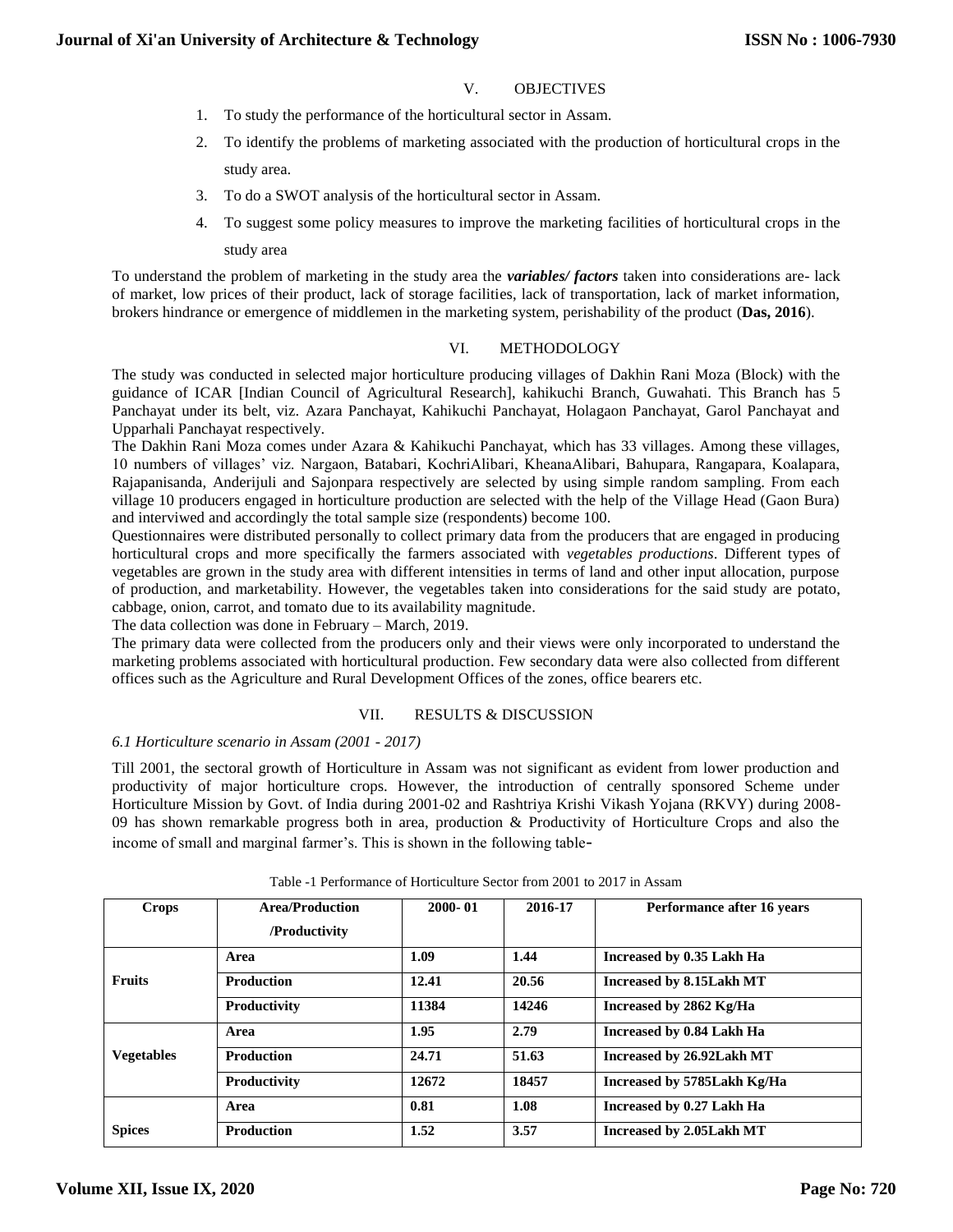|  | Journal of Xi'an University of Architecture & Tegspology | 3293 | Increased by 1414Lakh $\mathbf{K}_2^{\mathbf{S}}\mathbf{N}_3\mathbf{N}_0$ : 1006-7930 |  |
|--|----------------------------------------------------------|------|---------------------------------------------------------------------------------------|--|

**Source**: httpt s: // dirhorti.assam.gov.in/sites/files/Present Scenario Horticulture in Assam.pdf

#### *6.2 –Problems faced by the Respondents-*

After careful scrutiny of the questionnaire, it was observed that, mostly the marketing issues are hindered by various factors. Hence, the proportion of respondents who ranked the marketing problems, specifically in the production of the vegetables, viz. Potatoes, Cabbage, Onion, Carrot and Tomatoes are listed in the following Table 2:

| SL. | <b>Marketing Constraints/ Problems</b> | <b>POTATEOS</b> | <b>CABBAGE</b> | <b>ONION</b> | <b>CARROT</b> | <b>TOMATO</b> |
|-----|----------------------------------------|-----------------|----------------|--------------|---------------|---------------|
| No. |                                        |                 |                |              |               |               |
| 1.  | <b>Lack of Market</b>                  | 68              | 74             | 65           | 86            | 74            |
| 2.  | <b>Low Price</b>                       | 97              | 96             | 95           | 97            | 97            |
| 3.  | <b>Lack of Storage Facilities</b>      | 61              | 57             | 65           | 65            | 54            |
| 4.  | <b>Lack of Transportation</b>          | 48              | 61             | 74           | 53            | 45            |
| 5.  | <b>Lack of Market Information</b>      | 71              | 76             | 71           | 75            | 75            |
| 6.  | <b>Middlemen Hindrance</b>             | 59              | 71             | 58           | 71            | 71            |
| 7.  | <b>Perishability</b>                   | 31              | 47             | 63           | 43            | 46            |

Table -2 Proportion of Respondents (in %) who ranked the Marketing Problems

## **Source: Survey Data (February- March, 2019)**

Most of the farmers, i.e., 95 percent to 97 percent feel that they do not get the right price or get low price for their different products (viz, potatoes, cabbage, onion, carrot & tomato) and making it the most important constraints for horticultural marketing. Moreover, the farmers are also consistent in saying that lack of market information is another marketing problem for getting the low price of their products and it varies between 71 percent to 76 percent for the given vegetables. Next to that, lack of proper market is another problem for marketing the products and it ranges between 65 percent to 86 percent. Again, the presence of middlemen leads to another constraints in marketing their products, stands between 59 percent to 71 percent. Moreover, lack of storage facilities is one of the important constraints in marketing the horticulture products, ranked from 54 percent to 65 percent. However, regarding the constraints of lack of transportations and perishability of the products, the farmers views are fluctuating, some of them giving high ranked and some of them ranking low. This may be due to the locality of production, which is or may be nearer to the urban areas.

# *6.3 SWOT Analysis-*

Assam being a traditionally horticultural state due to its diverse and unique agro-climatic conditions is conducive for growing wide range of horticultural crops and has established its credibility. The credibility of horticulture has been well established in improving productivity of land, generating employment, improving economic conditions of the farmers and entrepreneurs, enhancing exports and above all providing nutritional security to the people. There are two main sources that generate statistics of production of horticultural crops. The first is the Directorate of Economics and Statistics, Ministry of Agriculture (DESMOA), which operates a centrally sponsored scheme "Crop Estimation Survey on Fruits and Vegetables". The second source of horticultural statistics is the National Horticultural Board (NHB), which compiles and publishes estimates of area, production and prices of all important fruit and vegetable crops based on reports furnished by the State Directorates of Horticulture and Agriculture. Considering the above two sources and from our field study that we carried out, the following SWOT analysis is put forward:

|  |  | Table- 3 SWOT ANLYSIS |
|--|--|-----------------------|
|--|--|-----------------------|

| <b>STRENGTH</b>                                        | <b>WEAKNESS</b>                                                | <b>OPPORTUNITIES</b>                                                                      | <b>THREAT</b>                                                                                          |
|--------------------------------------------------------|----------------------------------------------------------------|-------------------------------------------------------------------------------------------|--------------------------------------------------------------------------------------------------------|
| <b>Abundance of water</b><br>bodies/resources.         | <b>Lack of Quality inputs</b>                                  | <b>Increasing demand for</b><br>diversified and value<br>added horticulture<br>products.  | Natural calamities, eg:<br>flood & erosion are prime<br>lin Assam.                                     |
| Large riverine areas ( <i>i.e.</i><br>the Char Areas). | Poor farm mechanization<br>and lack of irrigation<br>facility. | <b>Availability of new</b><br>technologies and<br>innovative farming<br><b>practices.</b> | Deteriorating ground<br>  water level and soil health<br>due to high use of<br>chemicals & pesticides. |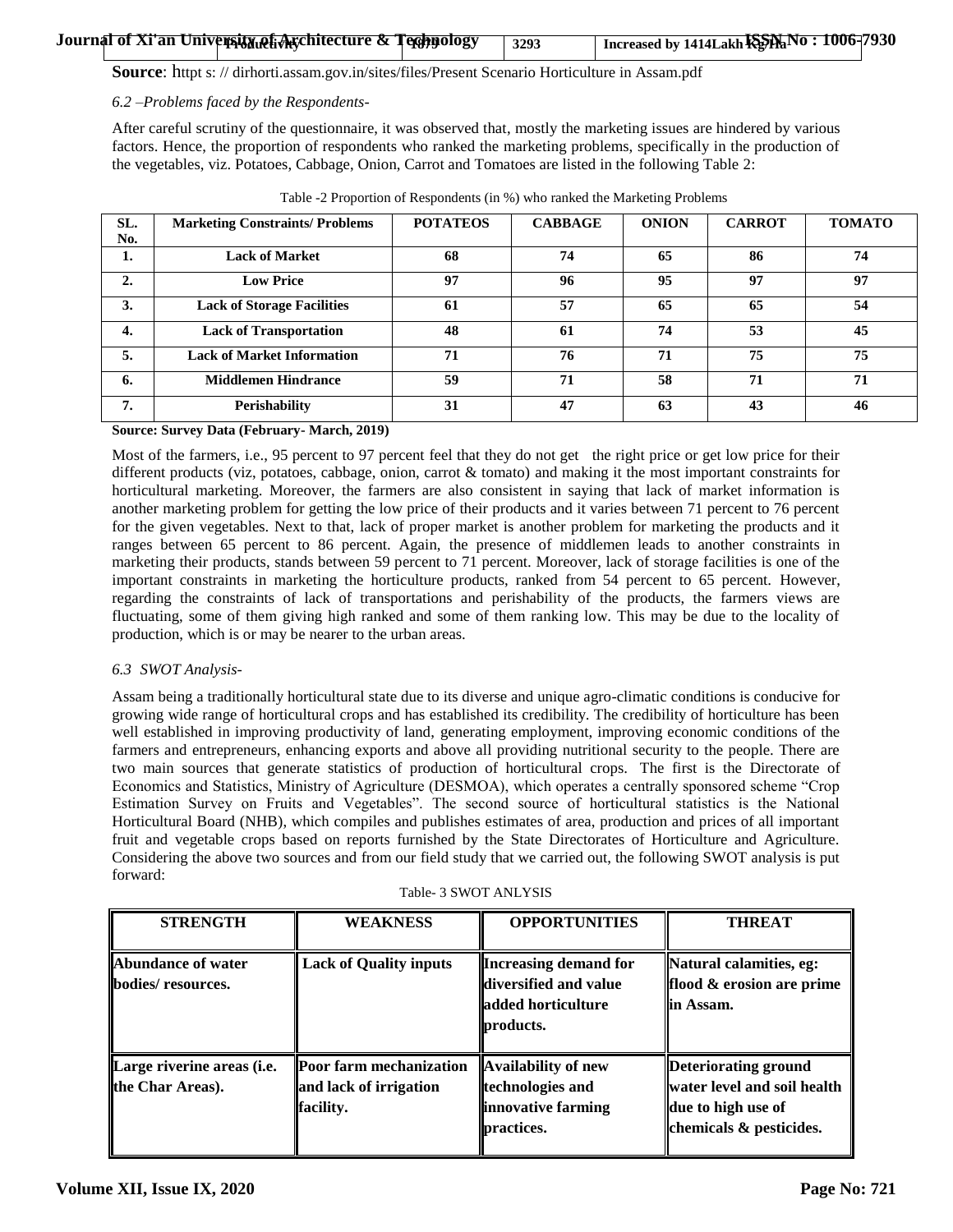| Journal <del>of Xi'an University of</del><br><b>Hûge work force able to</b> |                                                   |                                                     | <b>EXAMPLE AND THE EXAMPLE 2016</b><br>  Lack of post harvest - Integration of Public Private   High cost of cultivation in |  |
|-----------------------------------------------------------------------------|---------------------------------------------------|-----------------------------------------------------|-----------------------------------------------------------------------------------------------------------------------------|--|
| work on field areas with                                                    | processing, marketing and Partnership (PPP) model |                                                     | developing the                                                                                                              |  |
| cheap labour cost.                                                          | transport facilities.                             | lin rural areas.                                    | linfrastructure.                                                                                                            |  |
|                                                                             |                                                   |                                                     |                                                                                                                             |  |
| Suitable climate for most                                                   | Inadequate credit                                 | Commercialization of                                | <b>Increasing competition</b>                                                                                               |  |
| of the horticultural crops.                                                 | <b>facilities.</b>                                | horticultural products due regarding technology and |                                                                                                                             |  |
|                                                                             |                                                   | to emerging Globalization. production from other    |                                                                                                                             |  |
|                                                                             |                                                   |                                                     | <b>States / Countries.</b>                                                                                                  |  |
|                                                                             |                                                   |                                                     |                                                                                                                             |  |

## *6.4 SUGGESTIONS-*

In terms of what should be done to improve the marketability of the horticulture products, i.e. of the vegetables produced in the given study area, the producers offered different suggestions. Table 3 shows some of the interventions suggested to remove the marketing problems of the horticultural products of the study area-

| <b>SL. NO.</b>   | <b>SUGGESTIONS OFFERED</b>                                                                        | % OF RESPONDENTS |
|------------------|---------------------------------------------------------------------------------------------------|------------------|
| 1.               | Provision of Storage facilities in the nearby areas                                               |                  |
| $\overline{2}$ . | <b>Teach Society/Create Awareness to consume more</b><br>vegetables and fruits and their benefits | 16               |
| 3.               | <b>Improve Quality of the Products</b>                                                            | 8                |
| 4.               | <b>Stabilize the Market Price</b>                                                                 | 30               |
| 5.               | Increase production & Size of the Market                                                          | 30               |
| 6.               | <b>Nothing</b>                                                                                    |                  |
| 7.               | <b>No Comment</b>                                                                                 | h                |

| Table- 4 Suggestions for Removal of Marketing Problems |  |  |
|--------------------------------------------------------|--|--|
|                                                        |  |  |

## **Source: Survey Data (February- March, 2019)**

Out of the suggestions that were being offered by the cultivators, 30 percent of the respondents feel that the market price should be stabilized so that the farmers get a good price for their produce while the another equal 30 percent feel that the size of the market should be increased so that the cultivators can increase their production of the respective vegetables that they produce and get a higher return. 16 percent of the respondents consider that if there is awareness among the consumers about the good nutritional values of the fruits and vegetables then the marketing problems can be reduced to some extent. While 8 percent of the respondents consider that the improvement in the quality of the products can lower their marketing problems. Provision of storage facilities in the nearby areas has been given by 7 percent of the respondents. 6 percent and 4 percent of the respondents commented as no comments and nothing respectively.

# VIII. CONCLUSION

Horticultural crops occupy about 15% of the gross cultivated area of Assam. Assam being a traditionally horticultural state due to its diverse agro-climatic has the potential to generate employment and promote trade besides food security. Vegetables provide the most intensive production system where some farmers produce them in three cycles within the same year. Yet, commercial production of horticulture has been very slow in Assam. Moreover the production is concentrated in the lowland areas. The study focuses the horticulture marketing constraints from the view point of producers only, however, it could have had been better if the problems of horticulture marketing, could be possibly analyse by visiting different medium such as, consumers and intermediaries along the marketing channel. However, the study concluded that the stabilization of market price and increase in the size of the market and production can reduce the marketing problems of the cultivators to a great extent.